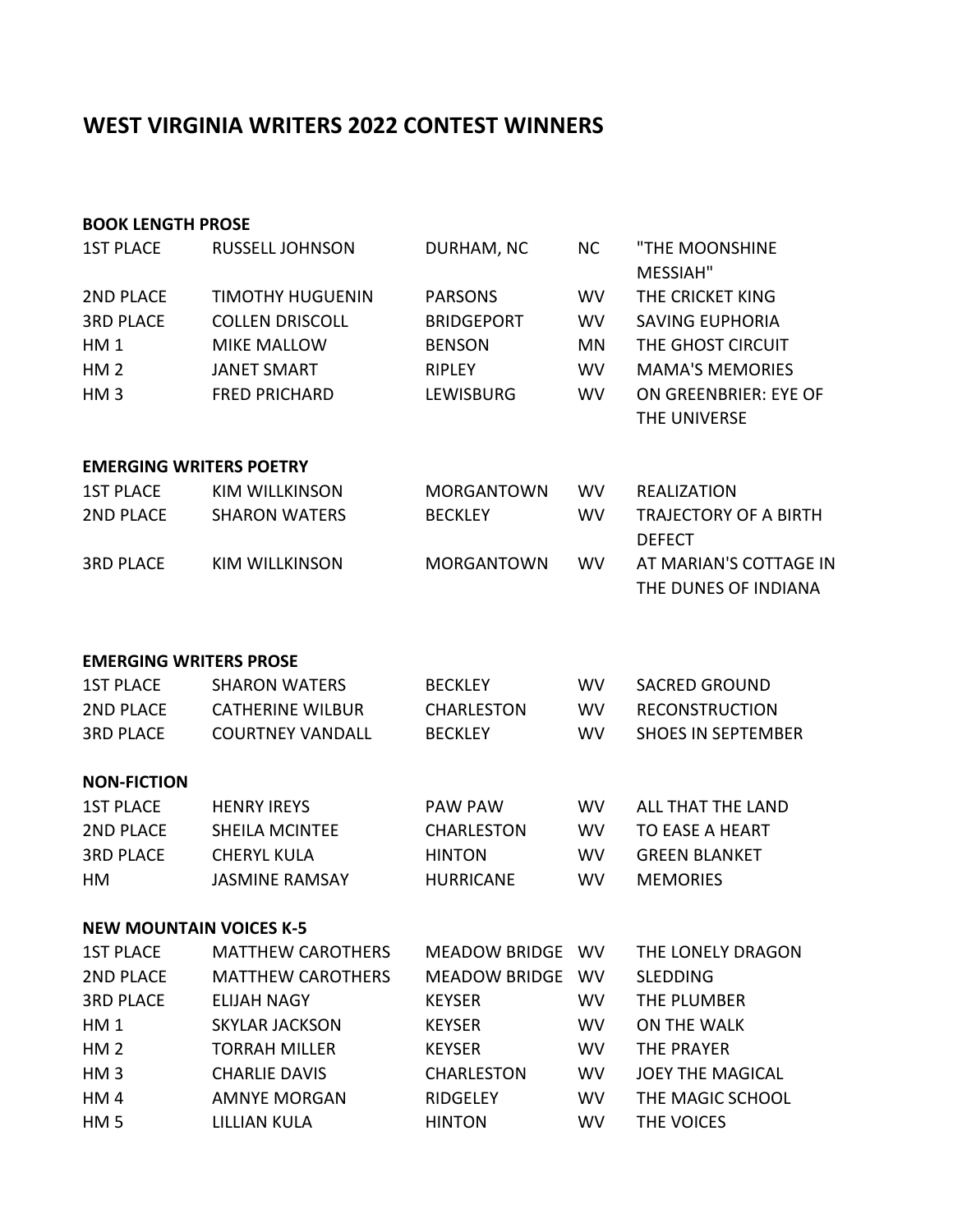## **NEW MOUNTAIN VOICES 6-8**

| <b>1ST PLACE</b>    | <b>ELYSSA WOOLWINE</b>                | <b>MIDWAY</b>       | <b>WV</b> | <b>SECRET KEY</b>                                |
|---------------------|---------------------------------------|---------------------|-----------|--------------------------------------------------|
| <b>2ND PLACE</b>    | <b>ALLISON MCGRAW</b>                 | <b>MOUNDSVILLE</b>  | <b>WV</b> | <b>HOME</b>                                      |
| <b>3RD PLACE</b>    | <b>JACOB THAMES</b>                   | <b>WHEELING</b>     | <b>WV</b> | THE FINAL SHOT                                   |
| HM                  | <b>LILA ROMAN</b>                     | <b>GLEN DALE</b>    | <b>WV</b> | MR. ROGERS                                       |
|                     | <b>NEW MOUNTAIN VOICES 9-12</b>       |                     |           |                                                  |
| <b>1ST PLACE</b>    | <b>EVANGELIA BERRY</b>                | <b>MORGANTOWN</b>   | <b>WV</b> | <b>OLD HEARTS</b>                                |
| <b>2ND PLACE</b>    | <b>EVANGELIA BERRY</b>                | <b>MORGANTOWN</b>   | <b>WV</b> | <b>PACKING BACK</b>                              |
| <b>3RD PLACE</b>    | YASMIN AL YASIN                       | <b>CHARLESTON</b>   | <b>WV</b> | THE ECHO OF KINDNESS                             |
| HM                  | <b>ABIGAIL COGAR</b>                  | <b>BRIDGEPORT</b>   | <b>WV</b> | <b>BERRY PICKING</b>                             |
|                     | <b>PEARL S. BUCK AWARD FOR SOCIAL</b> |                     |           |                                                  |
| <b>1ST PLACE</b>    | <b>RUSSELL JOHNSON</b>                | <b>DURHAM</b>       | <b>NC</b> | <b>TRUE CRIME</b>                                |
| <b>2ND PLACE</b>    | <b>JULIE PRATT</b>                    | <b>CHARLESTON</b>   | <b>WV</b> | <b>THRESHOLDS</b>                                |
| <b>3RD PLACE</b>    | M. LYNNE SQUIRES                      | <b>SCOTT DEPOT</b>  | <b>WV</b> | <b>LOOKING FOR AN OASIS</b>                      |
| HM <sub>1</sub>     | <b>DONALD BECHER</b>                  | <b>CHARLESTON</b>   | <b>WV</b> | UNICORNS, FAIRIES AND<br><b>CHRIS:</b>           |
| HM <sub>2</sub>     | <b>SANDRA NICHOLS PRICE</b>           | <b>DUNBAR</b>       | <b>WV</b> | DO YOU SEE BLACK OR<br><b>WHITE WHEN YOU SEE</b> |
| <b>SCREENPLAY</b>   |                                       |                     |           |                                                  |
| <b>1ST PLACE</b>    | <b>NANCY PEDIGO</b>                   | <b>RACINE</b>       | OH        | BEYOND SECOND IMPACT                             |
| 2ND PLACE           | <b>JOEY FAMA</b>                      | <b>MARTINSBURG</b>  | <b>WV</b> | <b>COCO: A LOST BARK</b>                         |
| <b>3RD PLACE</b>    | <b>JAMIE JOHNSON</b>                  | <b>FAYETTEVILLE</b> | <b>WV</b> | <b>MAVENS</b>                                    |
| <b>SHORT POETRY</b> |                                       |                     |           |                                                  |
| <b>1ST PLACE</b>    | <b>TOM DONLON</b>                     | SHENANDOAH          | <b>WV</b> | <b>RAINBOW</b>                                   |
| <b>2ND PLACE</b>    | <b>SUSAN JOHNSON</b>                  | <b>RICHWOOD</b>     | <b>WV</b> | <b>REVIVAL</b>                                   |
| <b>3RD PLACE</b>    | <b>TOM DONLON</b>                     | SHENANDOAH          | <b>WV</b> | <b>BETH'S MFA EXAM</b>                           |
| HM                  | <b>CLAIRE STUART</b>                  | <b>GLENGARY</b>     | WV.       | A BUDDIST MONK                                   |
| <b>SHORT STORY</b>  |                                       |                     |           |                                                  |
| <b>1ST PLACE</b>    | <b>SUSAN JOHNSON</b>                  | <b>RICHWOOD</b>     | <b>WV</b> | <b>WIDOW PRACTICE</b>                            |
| <b>2ND PLACE</b>    | <b>AARON WELTZ</b>                    | <b>CHARLOTTE</b>    | <b>NC</b> | <b>TABLE MEAT</b>                                |
| <b>3RD PLACE</b>    | <b>SHERYL BROWNE</b>                  | <b>CHARLESTON</b>   | <b>WV</b> | THE LAST RIDE                                    |
| НM                  | <b>KATHLEEN FURBEE</b>                | <b>INDEPENDENCE</b> | <b>WV</b> | THE SNAKES OF DROUGHT<br><b>AND MERCY</b>        |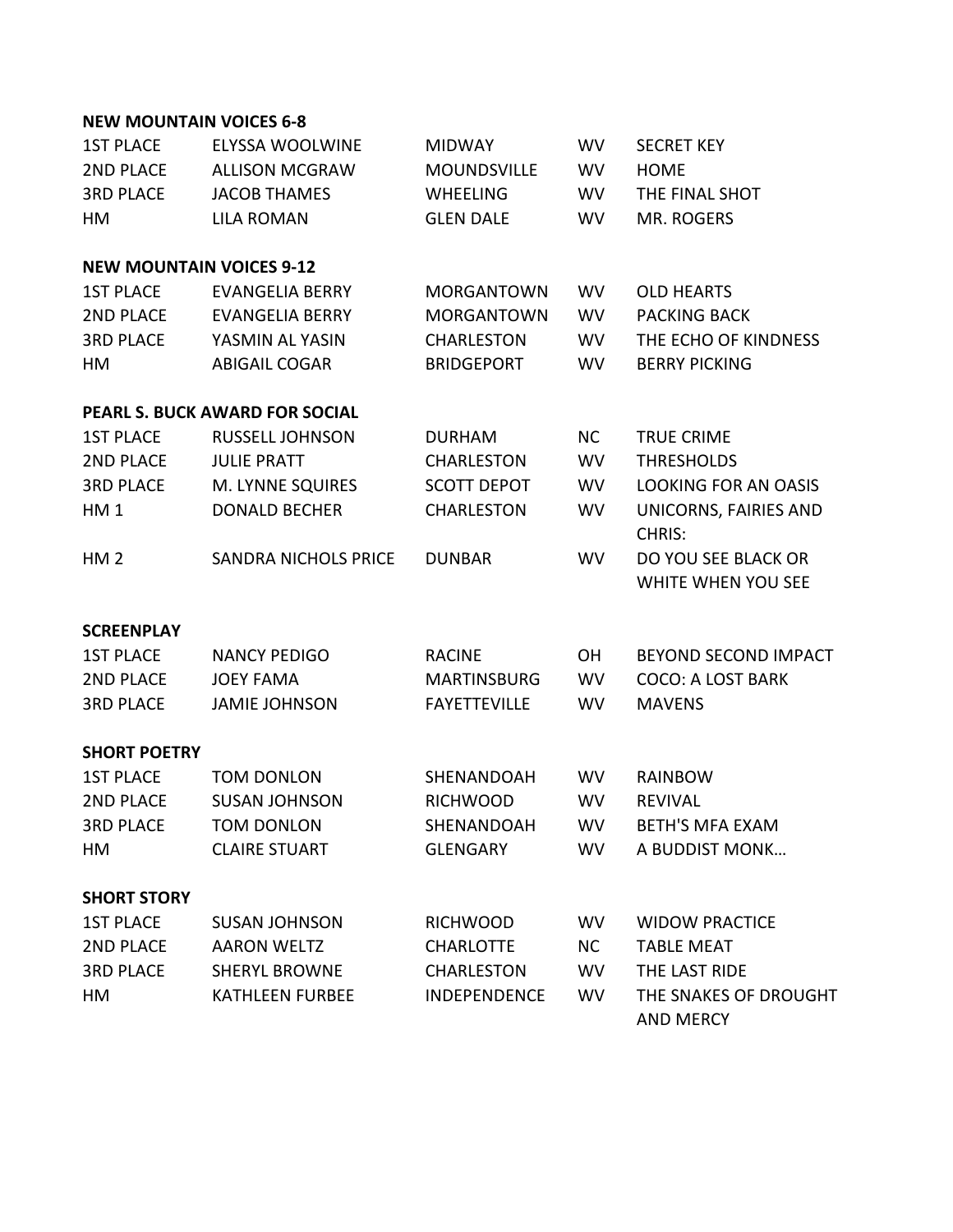| <b>YOUNG ADULT</b>                   |                                                  |                    |           |                             |
|--------------------------------------|--------------------------------------------------|--------------------|-----------|-----------------------------|
| <b>1ST PLACE</b>                     | <b>EMILY STANTON</b>                             | <b>MORGANTOWN</b>  | <b>WV</b> | <b>ORIGINS OF UHTINA</b>    |
| <b>2ND PLACE</b>                     | <b>JULIANA JONES</b>                             | <b>DANIELS</b>     | <b>WV</b> | <b>BEYOND THE TRACKS OF</b> |
| <b>3RD PLACE</b>                     | M. LYNNE SQUIRES                                 | <b>SCOTT DEPOT</b> | <b>WV</b> | <b>SPIDER DOOLEY'S</b>      |
|                                      |                                                  |                    |           | <b>SHENANIGANS</b>          |
| <b>LONG POETRY</b>                   |                                                  |                    |           |                             |
| <b>1ST PLACE</b>                     | <b>MARY ANN HONAKER</b>                          | <b>BEAVER</b>      | <b>WV</b> | THE HUNTER'S STEP           |
| <b>2ND PLACE</b>                     | <b>HEATHER NOBLE</b>                             | <b>VIENNA</b>      | <b>WV</b> | <b>TREACLE</b>              |
| <b>3RD PLACE</b>                     | <b>DONALD NARKEVIC</b>                           | <b>BUCKHANNON</b>  | <b>WV</b> | THE UNSTRUNG HARP           |
| HM                                   | <b>DOUG IMBROGNO</b>                             | <b>CHARLESTON</b>  | <b>WV</b> | A STROLL DEEP INTO A        |
|                                      |                                                  |                    |           | <b>WV MARSH</b>             |
|                                      | PEOPLE'S CHOICE PROSE (Friday)                   |                    |           |                             |
| <b>1ST PLACE</b>                     | <b>LESLIE KENNEY</b>                             |                    |           | <b>ALIQUIPPA</b>            |
| <b>1ST PLACE</b>                     | <b>CHERYL KULA</b>                               | <b>HINTON</b>      | <b>WV</b> | LOVE FROM A RED METAL       |
|                                      |                                                  |                    |           | <b>BOWL AND CRISCO</b>      |
| <b>2ND PLACE</b>                     | <b>CHERYL KULA</b>                               | <b>HINTON</b>      | <b>WV</b> | <b>BABY BLANKETS</b>        |
| <b>3RD PLACE</b>                     | <b>LESLIE KENNEY</b>                             |                    |           | 1000 GRIEVANCES             |
|                                      | <b>PEOPLE'S CHOICE POETRY (Friday)</b>           |                    |           |                             |
| <b>1ST PLACE</b>                     | <b>SEHRRELL WIGAL</b>                            | PARKERSBURG        | <b>WV</b> | <b>HAIKU</b>                |
| <b>2ND PLACE</b>                     | <b>KANDI WORKMAN</b>                             |                    |           | <b>CURRENT AFFAIR</b>       |
| <b>2ND PLACE</b>                     | <b>ROSEMARY BASHAM</b>                           |                    |           | <b>NATURE'S RAINBOW</b>     |
|                                      |                                                  |                    |           |                             |
|                                      | <b>PEOPLE'S CHOICE PROSE (Saturday)</b>          |                    |           | <b>DAD</b>                  |
| <b>1ST PLACE</b><br><b>2ND PLACE</b> | <b>SHELLEY SCHIAVONE</b><br><b>KANDI WORKMAN</b> | <b>HUNTINGTON</b>  | <b>WV</b> | PRESERVING BLACKBERRY       |
|                                      |                                                  |                    |           | JELLY                       |
| <b>3RD PLACE</b>                     | <b>CONNIE KINSEY</b>                             | <b>ONA</b>         | <b>WV</b> | <b>BRIGHT EYES</b>          |
|                                      |                                                  |                    |           |                             |
|                                      | PEOPLE'S CHOICE POETRY (Saturday)                |                    |           |                             |
| <b>1ST PLACE</b>                     | <b>KANDI WORKMAN</b>                             |                    |           | <b>LEAVE YOUR SLEEP</b>     |
| <b>WRITER'S WALL PROSE</b>           |                                                  |                    |           |                             |
| <b>1ST PLACE</b>                     | <b>SCOTT RAMEY</b>                               |                    |           | THE INTERVIEW               |
| <b>2ND PLACE</b>                     | <b>BRIAN BIGGS</b>                               |                    |           | THE GIRL ON THE SHORE       |
| <b>3RD PLACE</b>                     | <b>RANDY UNDERWOOD</b>                           |                    |           | <b>GHOSTS ALONG OUR</b>     |
|                                      |                                                  |                    |           | <b>ROAD</b>                 |